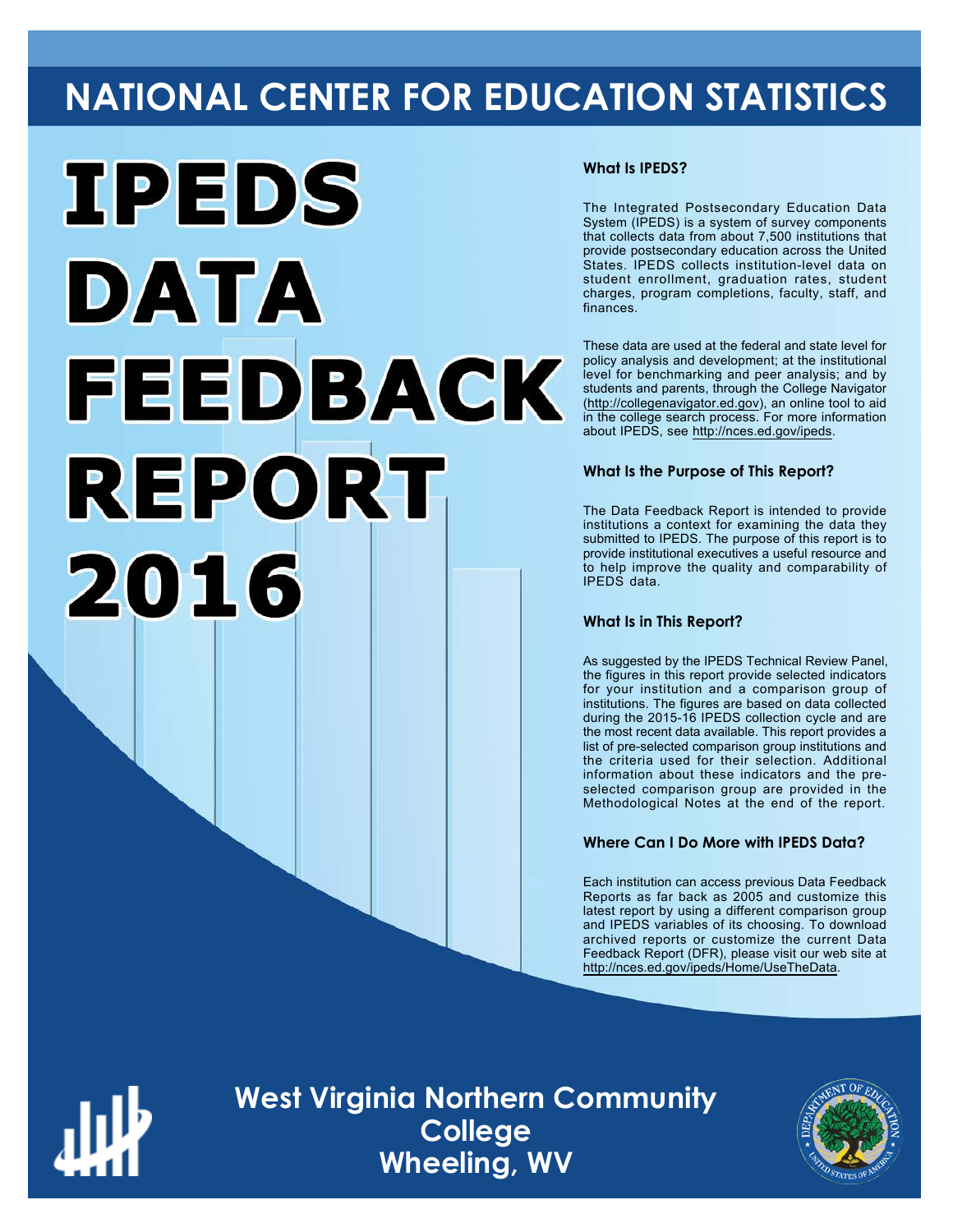## **COMPARISON GROUP**

Comparison group data are included to provide a context for interpreting your institution's statistics. If your institution did not define a custom comparison group for this report by July 17, NCES selected a comparison group for you. (In this case, the characteristics used to define the comparison group appears below.) The Customize Data Feedback Report functionality on the IPEDS Data Center [\(http://nces.ed.gov/ipeds/datacenter/\)](http://nces.ed.gov/ipeds/datacenter/) can be used to reproduce the figures in this report using different peer groups.

The custom comparison group chosen by West Virginia Northern Community College includes the following 20 institutions:

Allegany College of Maryland (Cumberland, MD)

- Belmont College (Saint Clairsville, OH)
- Berkshire Community College (Pittsfield, MA)
- BridgeValley Community & Technical College (South Charleston, WV)
- Carl Sandburg College (Galesburg, IL)
- Central Ohio Technical College (Newark, OH)
- Community College of Allegheny County (Pittsburgh, PA)
- Community College of Beaver County (Monaca, PA)
- Cumberland County College (Vineland, NJ)
- Eastern Gateway Community College (Steubenville, OH)
- Kankakee Community College (Kankakee, IL)
- Mountwest Community and Technical College (Huntington, WV)
- Nash Community College (Rocky Mount, NC)
- National Park College (Hot Springs, AR)
- New River Community and Technical College (Beaver, WV)
- Pierpont Community and Technical College (Fairmont, WV)
- Richland Community College (Decatur, IL)
- Southern West Virginia Community and Technical College (Mount Gay, WV)
- Washington State Community College (Marietta, OH)
- West Virginia University at Parkersburg (Parkersburg, WV)

### **The figures in this report have been organized and ordered into the following topic areas:**

| 1) Admissions (only for non-open-admissions schools) | [No charts applicable] |             |
|------------------------------------------------------|------------------------|-------------|
| 2) Student Enrollment                                | Fig. 1 and 2           | Pg. 3       |
| 3) Awards                                            | Fig. 3                 | Pg.3        |
| 4) Charges and Net Price                             | Fig. 4 and $5$         | Pg. 4       |
| 5) Student Financial Aid                             | Fig. 6, 7, 8 and 9     | Pg. 4 and 5 |
| 6) Military Benefits*                                | [No charts applicable] |             |
| 7) Retention and Graduation Rates                    | Fig. 10, 11, 12 and 13 | Pg. 5 and 6 |
| 8) Finance                                           | Fig. 14 and 15         | Pg. 6 and 7 |
| 9) Staff                                             | Fig. 16 and 17         | Pg. 7       |
| 10) Libraries*                                       | [No charts applicable] |             |

\*These figures only appear in customized Data Feedback Reports (DFR), which are available through Use the Data portal on the IPEDS website.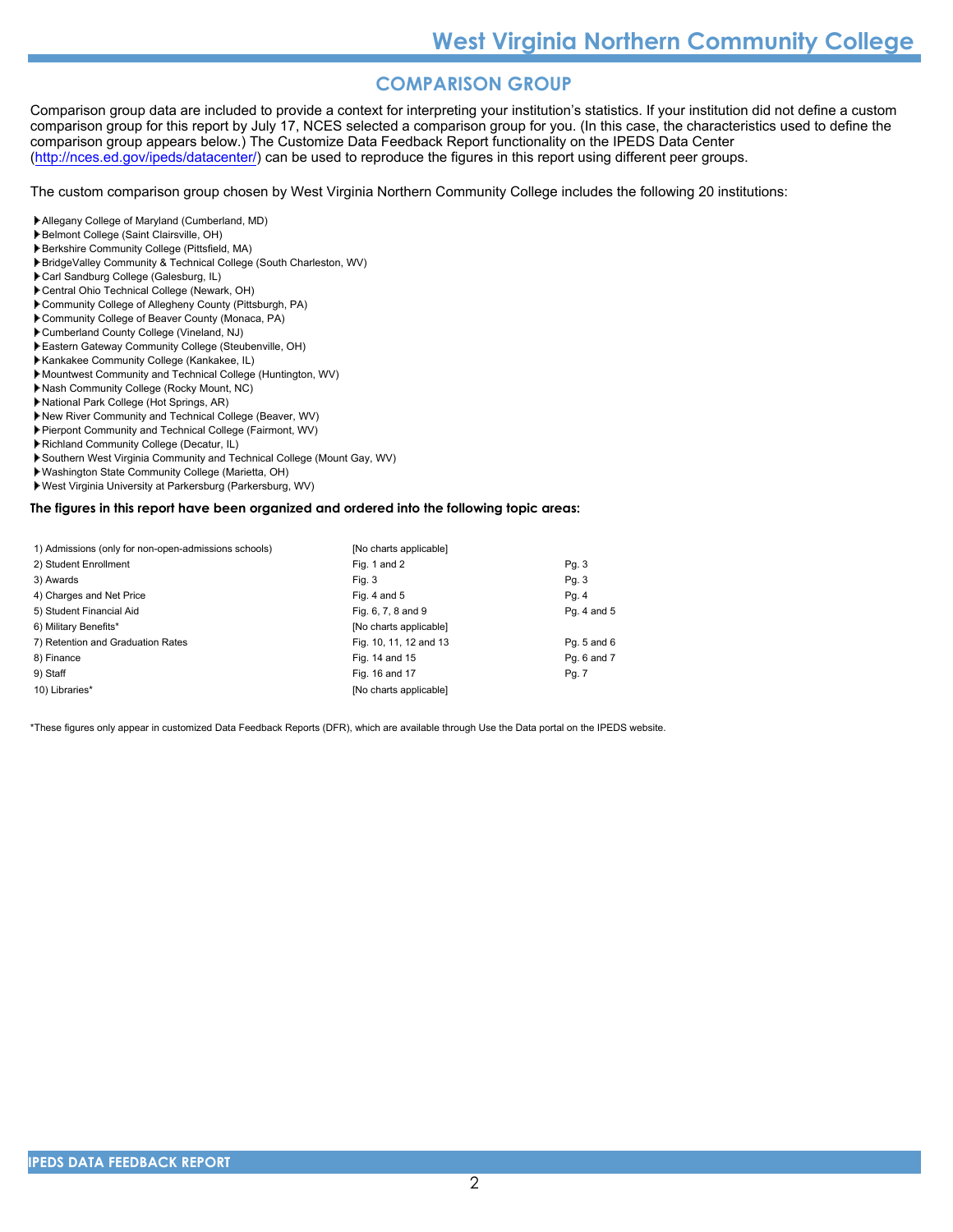



NOTE: For more information about disaggregation of data by race and ethnicity, see the Methodological Notes. Median values for the comparison group will not add to 100%. See "Use of Median Values for Comparison Group" for how median values are determined. N is the number of institutions in the comparison group. SOURCE: U.S. Department of Education, National Center for Education Statistics, Integrated Postsecondary Education Data System (IPEDS): Spring 2016, Fall Enrollment component.

### **Figure 2. Unduplicated 12-month headcount (2014-15), total FTE enrollment (2014-15), and full- and part-time fall enrollment (Fall 2015)**

## **Figure 3. Number of subbaccalaureate degrees and certificates awarded, by level: 2014-15**



NOTE: For details on calculating full-time equivalent (FTE) enrollment, see Calculating FTE in the Methodological Notes. N is the number of institutions in the comparison group. SOURCE: U.S. Department of Education, National Center for Education Statistics, Integrated Postsecondary Education Data System (IPEDS): Fall 2015, 12-month Enrollment component and Spring 2016, Fall Enrollment component.



**Your institution** Comparison Group Median (N=20) NOTE: N is the number of institutions in the comparison group.

SOURCE: U.S. Department of Education, National Center for Education Statistics, Integrated Postsecondary Education Data System (IPEDS): Fall 2015, Completions component.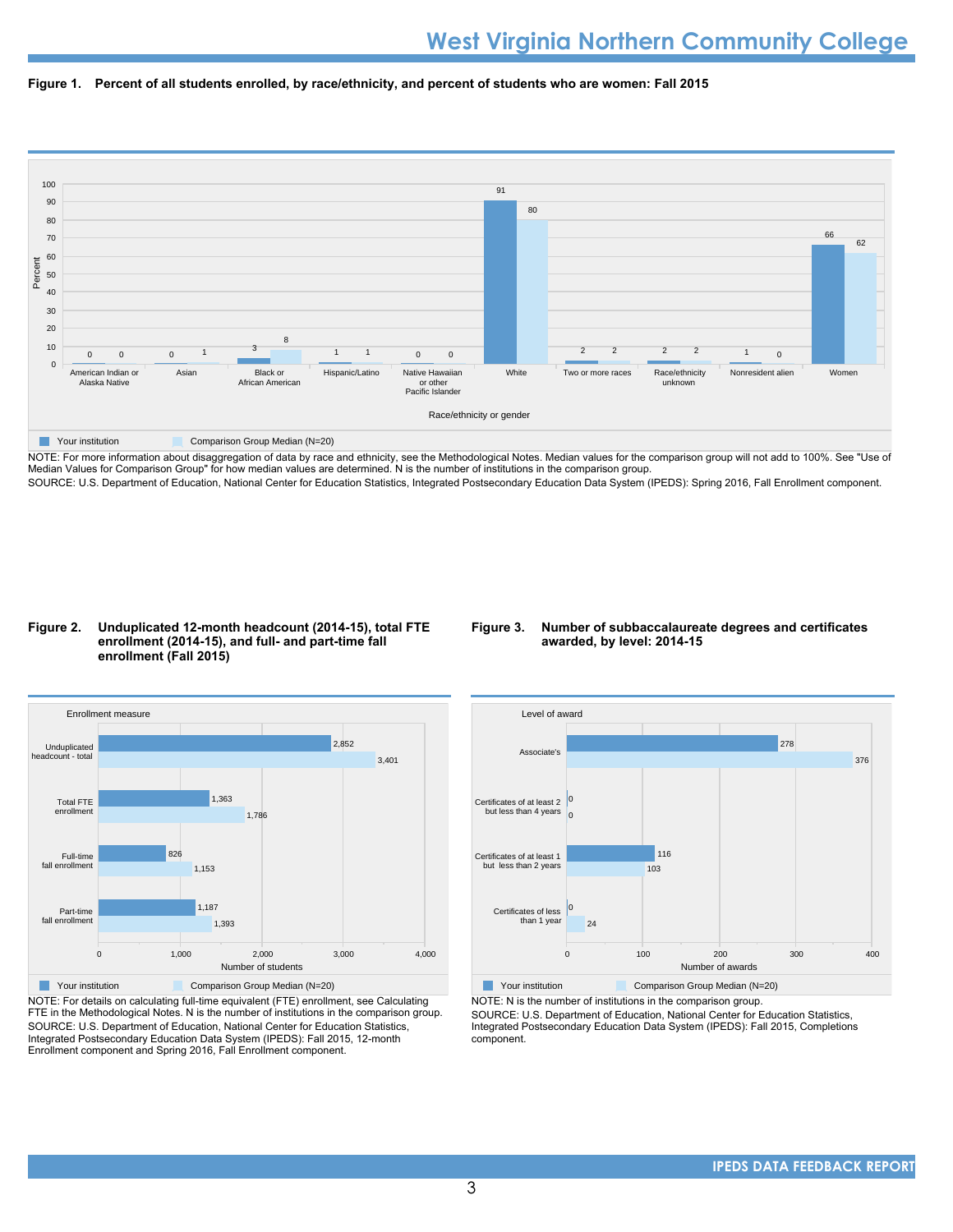## **West Virginia Northern Community College**

**Figure 4. Academic year tuition and required fees for full-time, first-time degree/certificate-seeking undergraduates: 2012-13 to 2015-16**



NOTE: The tuition and required fees shown here are the lowest reported from the categories of in-district, in-state, and out-of-state. N is the number of institutions in the comparison group.

SOURCE: U.S. Department of Education, National Center for Education Statistics, Integrated Postsecondary Education Data System (IPEDS): Fall 2015, Institutional Characteristics component.

### **Figure 6. Percent of full-time, first-time degree/certificate-seeking undergraduate students who were awarded grant or scholarship aid from the federal government, state/local government, or the institution, or loans, by type of aid: 2014-15**



NOTE: Any grant aid above includes grant or scholarship aid awarded from the federal government, state/local government, or the institution. Federal grants includes Pell grants and other federal grants. Any loans includes federal loans and other loans awarded to students. For details on how students are counted for financial aid reporting, see Cohort Determination in the Methodological Notes. N is the number of institutions in the comparison group.

SOURCE: U.S. Department of Education, National Center for Education Statistics, Integrated Postsecondary Education Data System (IPEDS): Winter 2015-16, Student Financial Aid component.





NOTE: Average net price is for full-time, first-time degree/certificate-seeking undergraduate students and is generated by subtracting the average amount of federal, state/local government, and institutional grant and scholarship awarded aid from the total cost of attendance. Total cost of attendance is the sum of published tuition and required fees, books and supplies, and the average room and board and other expenses. For details, see the Methodological Notes. N is the number of institutions in the comparison group.

SOURCE: U.S. Department of Education, National Center for Education Statistics, Integrated Postsecondary Education Data System (IPEDS): Fall 2015, Institutional Characteristics component and Winter 2015-16, Student Financial Aid component.





**Your institution** Comparison Group Median

NOTE: Any grant aid above includes grant or scholarship aid awarded from the federal government, state/local government, or the institution. Federal grants includes Pell grants and other federal grants. Any loans includes federal loans and other loans awarded to students. Average amounts of aid were calculated by dividing the total aid awarded by the total number of recipients in each institution. N is the number of institutions in the comparison group.

SOURCE: U.S. Department of Education, National Center for Education Statistics, Integrated Postsecondary Education Data System (IPEDS): Winter 2015-16, Student Financial Aid component.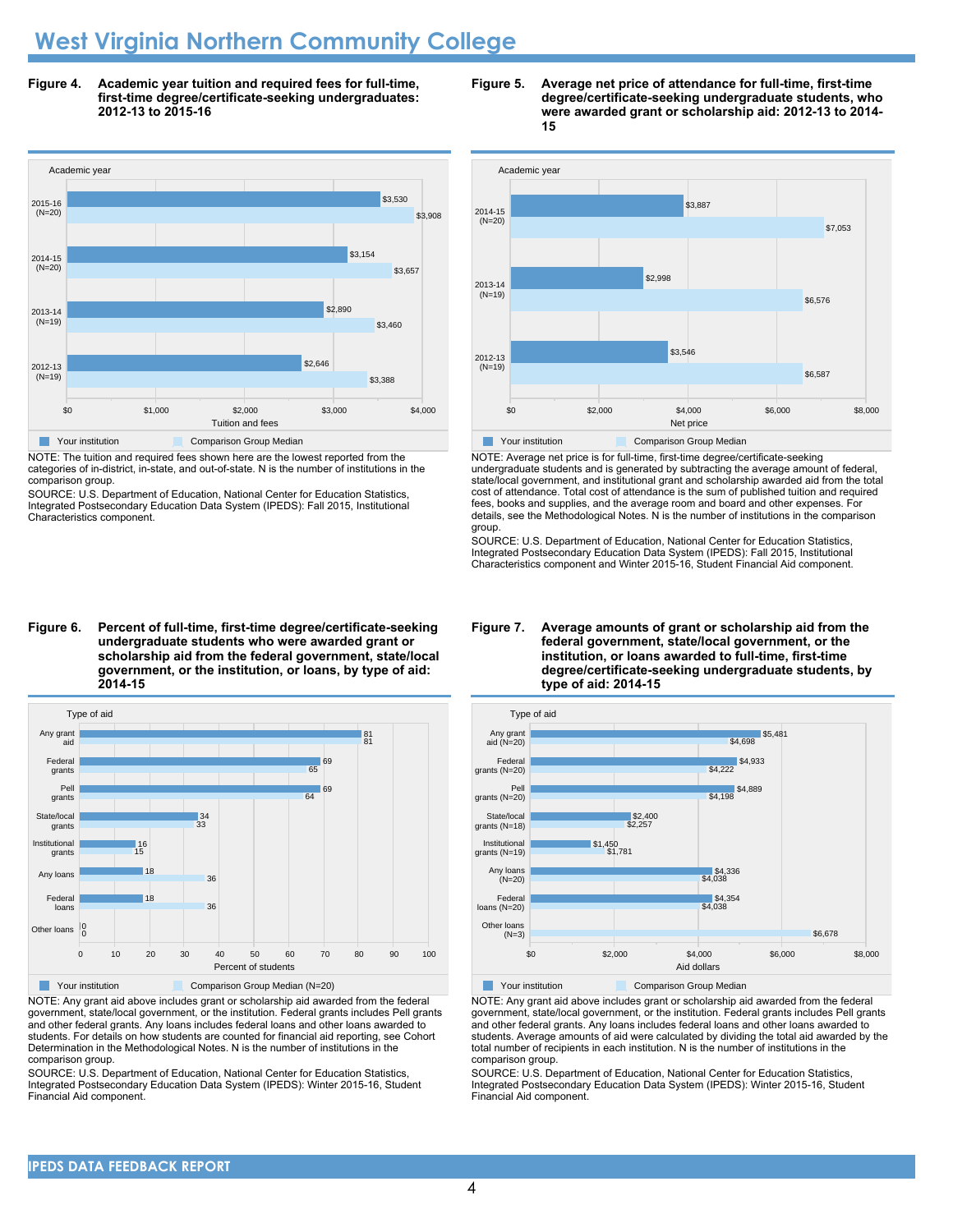## **West Virginia Northern Community College**

**Figure 8. Percent of all undergraduates awarded aid, by type of aid: 2014-15**

**Figure 9. Average amount of aid awarded to all undergraduates, by type of aid: 2014-15**



NOTE: Any grant aid above includes grant or scholarship aid awarded from the federal government, state/local government, the institution, or other sources. Federal loans includes only federal loans awarded to students. N is the number of institutions in the comparison group.

SOURCE: U.S. Department of Education, National Center for Education Statistics, Integrated Postsecondary Education Data System (IPEDS): Winter 2015-16, Student Financial Aid component.



NOTE: Any grant aid above includes grant or scholarship aid from the federal government, state/local government, the institution, or other sources. Federal loans includes federal loans to students. Average amounts of aid were calculated by dividing the total aid awarded by the total number of recipients in each institution. N is the number of institutions in the comparison group.

SOURCE: U.S. Department of Education, National Center for Education Statistics, Integrated Postsecondary Education Data System (IPEDS): Winter 2015-16, Student Financial Aid component.

### **Figure 10. Retention rates of full-time, first time degree/certificate seeking students (Fall 2014 cohort)**



NOTE: Retention rates are measured from the fall of first enrollment to the following fall. Academic reporting institutions report retention data as of the institution's official fall reporting date or as of October 15, 2014. Program reporters determine the cohort with enrollment any time between August 1-October 31, 2014 and retention based on August 1, 2015. For more details, see the Methodological Notes. N is the number of institutions in the comparison group.

SOURCE: U.S. Department of Education, National Center for Education Statistics, Integrated Postsecondary Education Data System (IPEDS): Spring 2016, Fall Enrollment component.

### **Figure 11. Graduation and transfer-out rates of full-time, first-time degree/certificate-seeking undergraduates within 150% of normal time to program completion (2012 cohort)**



NOTE: Graduation rate cohort includes all full-time, first-time degree/certificate-seeking undergraduate students. Graduation and transfer-out rates are the Student Right-to-Know rates. Only institutions with mission to prepare students to transfer are required to report transfer out. For more details, see the Methodological Notes. N is the number of institutions in the comparison group.

SOURCE: U.S. Department of Education, National Center for Education Statistics, Integrated Postsecondary Education Data System (IPEDS): Winter 2015-16, Graduation Rates component.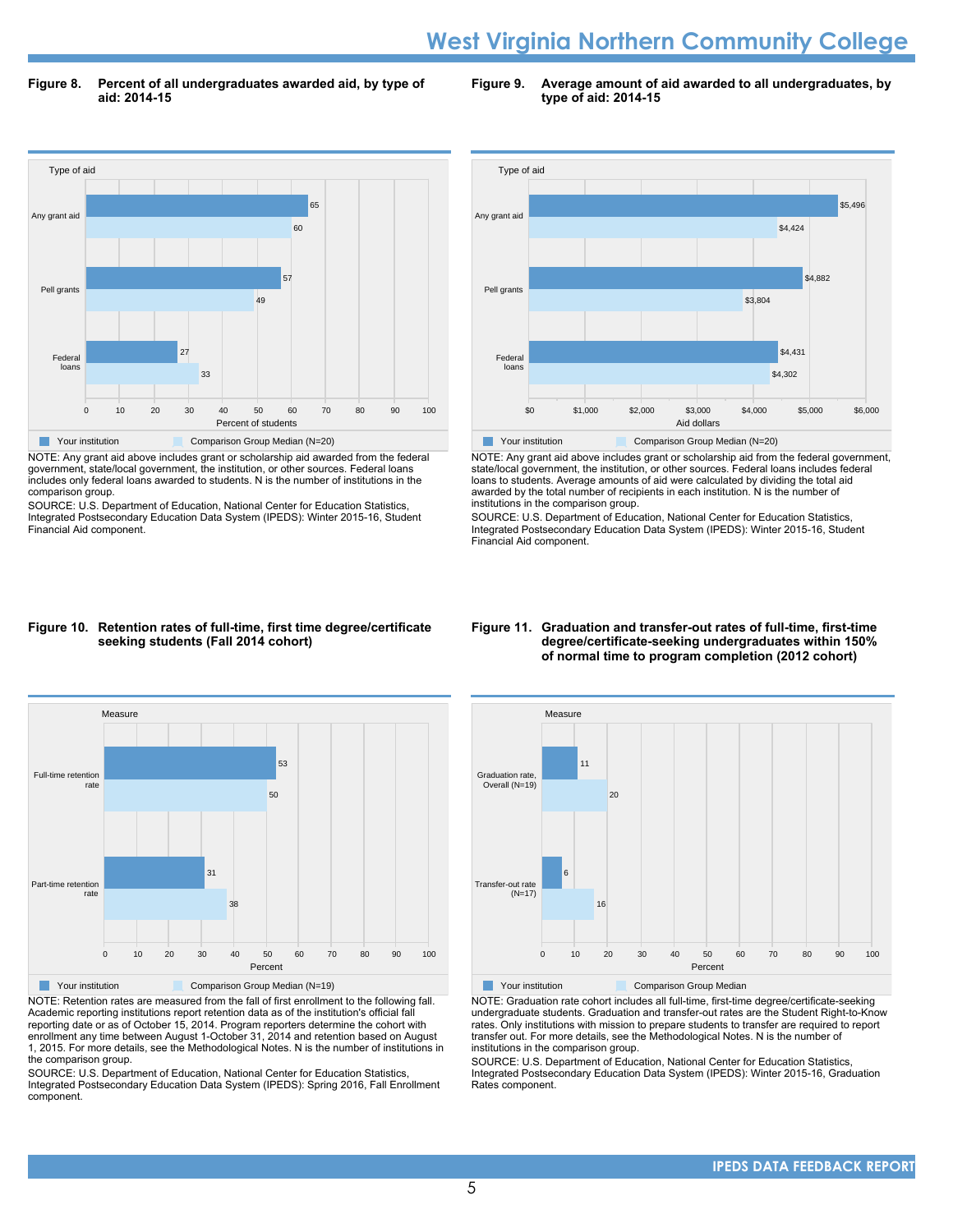**Figure 12. Graduation rates of full-time, first-time degree/certificate-seeking undergraduates within 150% of normal time to program completion, by race/ethnicity: 2012 cohort**



NOTE: For more information about disaggregation of data by race and ethnicity, see the Methodological Notes. The graduation rates are the Student Right-to-Know (SRK) rates. Median values for the comparison group will not add to 100%. N is the number of institutions in the comparison group.

SOURCE: U.S. Department of Education, National Center for Education Statistics, Integrated Postsecondary Education Data System (IPEDS): Winter 2015-16, Graduation Rates component.





NOTE: The 150% graduation rate is the Student Right-to-Know (SRK) rates; the Normal time and 200% rates are calculated using the same methodology. For details, see the Methodological Notes. N is the number of institutions in the comparison group. SOURCE: U.S. Department of Education, National Center for Education Statistics, Integrated Postsecondary Education Data System (IPEDS): Winter 2015-16, 200% Graduation Rates component.

### **Figure 14. Percent distribution of core revenues, by source: Fiscal year 2015**



NOTE: The comparison group median is based on those members of the comparison group that report finance data using the same accounting standards as the comparison institution. For a detailed definition of core revenues, see the Methodological Notes. N is the number of institutions in the comparison group.

SOURCE: U.S. Department of Education, National Center for Education Statistics, Integrated Postsecondary Education Data System (IPEDS): Spring 2016, Finance component.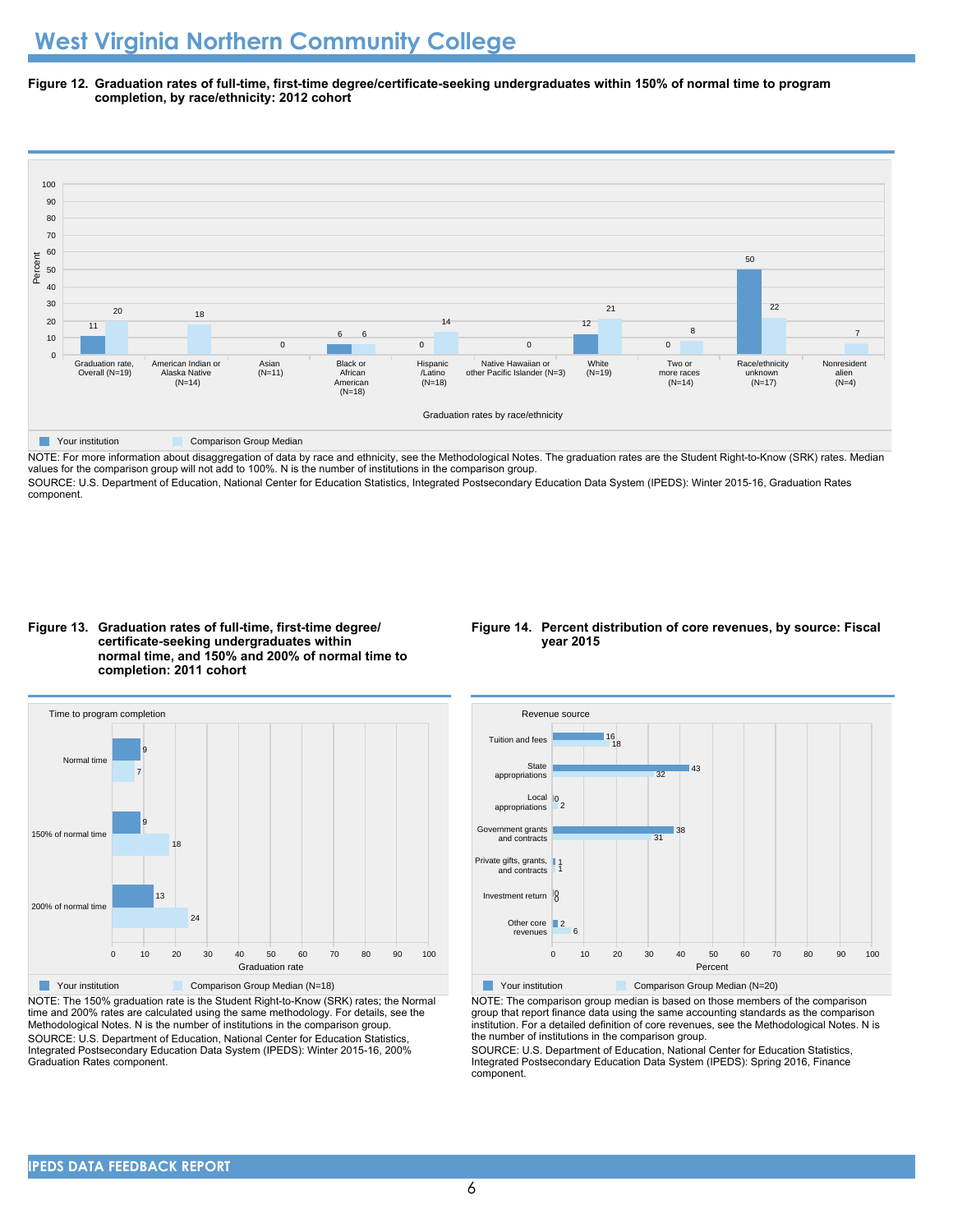## **West Virginia Northern Community College**

**Figure 15. Core expenses per FTE enrollment, by function: Fiscal year 2015**

**Figure 16. Full-time equivalent staff, by occupational category: Fall 2015**



NOTE: Expenses per full-time equivalent (FTE) enrollment, particularly instruction, may be inflated because finance data includes all core expenses while FTE reflects credit activity only. For details on calculating FTE enrollment and a detailed definition of core expenses, see the Methodological Notes. N is the number of institutions in the comparison group. SOURCE: U.S. Department of Education, National Center for Education Statistics, Integrated Postsecondary Education Data System (IPEDS): Fall 2015, 12-month Enrollment component and Spring 2016, Finance component.





NOTE: Average salaries of full-time instructional non-medical staff equated to 9-month contracts was calculated by multiplying the average monthly salary by 9. The average monthly salary was calculated by dividing the total salary outlays by the total number of months covered by staff on 9, 10, 11 and 12-month contracts. Medians are not reported for comparison groups with less than three values.

SOURCE: U.S. Department of Education, National Center for Education Statistics, Integrated Postsecondary Education Data System (IPEDS): Spring 2016, Human Resources component.



NOTE: Graduate assistants are not included. For calculation details, see the Methodological Notes. N is the number of institutions in the comparison group. SOURCE: U.S. Department of Education, National Center for Education Statistics, Integrated Postsecondary Education Data System (IPEDS): Spring 2016, Human Resources component.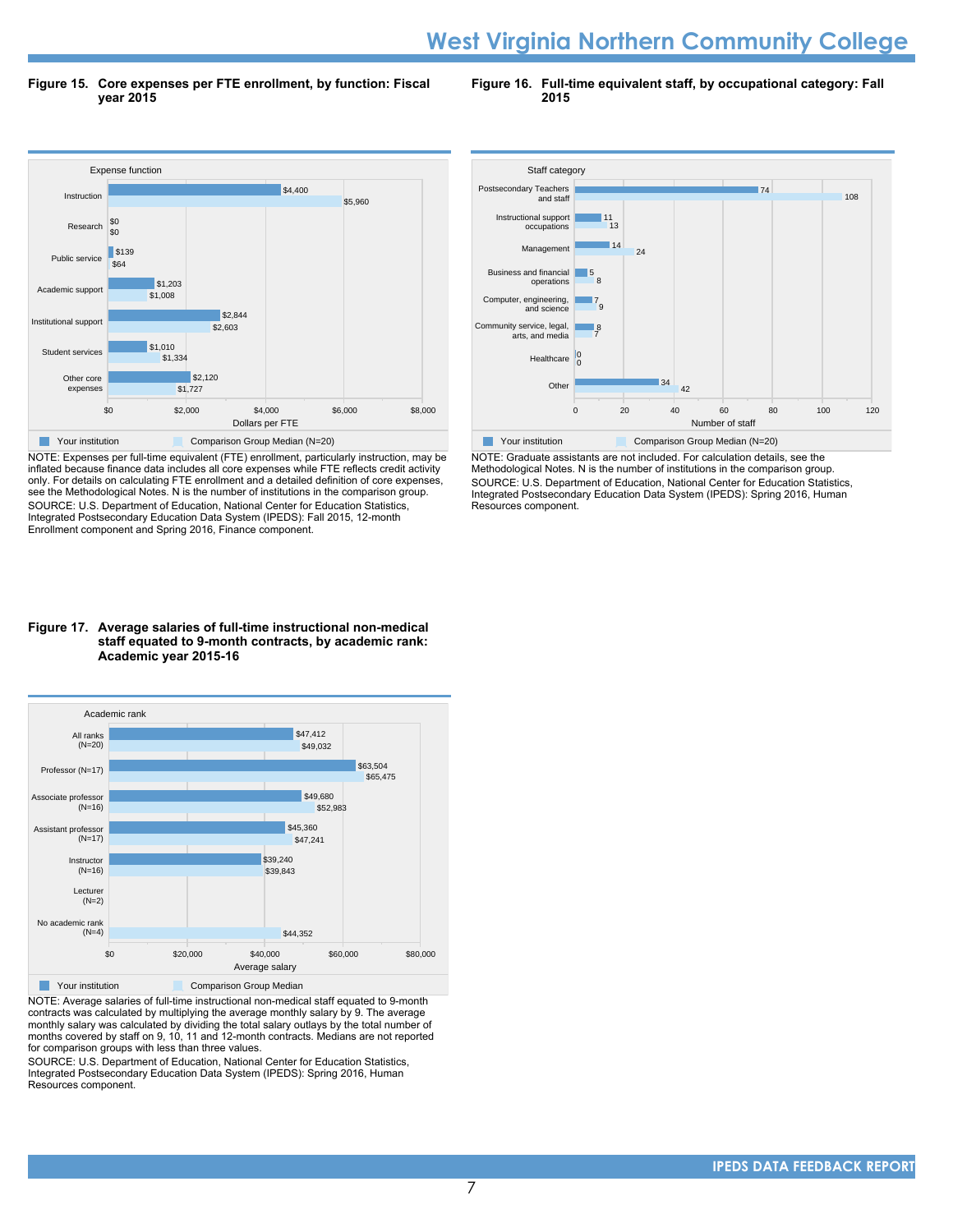## **METHODOLOGICAL NOTES**

## **Overview**

This report is based on data supplied by institutions to IPEDS during the 2015-16 data collection year. Response rates exceeded 99% for most surveys. Detailed response tables are included in IPEDS First Look reports at [http://nces.ed.gov/pubsearch/getpubcats.asp?sid=010.](http://nces.ed.gov/pubsearch/getpubcats.asp?sid=010)

## **Use of Median Values for Comparison Group**

The value for the comparison institution is compared to the median value for the comparison group for each statistic included in the figure. If more than one statistic is presented in a figure, the median values are determined separately for each indicator or statistic. Medians are not reported for comparison groups with fewer than three values. Where percentage distributions are presented, median values may not add to 100%. To access all the data used to create the figures included in this report, go to 'Use the Data' portal on the IPEDS website (<http://nces.ed.gov/ipeds>).

## **Missing Statistics**

If a statistic is not reported for your institution, the omission indicates that the statistic is not relevant to your institution and the data were not collected. Not all notes may be applicable to your report.

## **Use of Imputed Data**

All IPEDS data are subject to imputation for total (institutional) and partial (item) nonresponse. If necessary, imputed values were used to prepare your report.

## **Data Confidentiality**

IPEDS data are not collected under a pledge of confidentiality.

## **Disaggregation of Data by Race/Ethnicity**

When applicable, some statistics are disaggregated by race/ethnicity. Data disaggregated by race/ethnicity have been reported using the 1997 Office of Management and Budget categories. Detailed information about the race/ethnicity categories can be found at <http://nces.ed.gov/ipeds/reic/resource.asp>.

## **Cohort Determination for Reporting Student Financial Aid and Graduation Rates**

Student cohorts for reporting Student Financial Aid and Graduation Rates data are based on the reporting type of the institution. For institutions that report based on an academic year (those operating on standard academic terms), student counts and cohorts are based on fall term data. Student counts and cohorts for program reporters (those that do not operate on standard academic terms) are based on unduplicated counts of students enrolled during a full 12-month period.

## **DESCRIPTION OF STATISTICS USED IN THE FIGURES**

## **Admissions (only for non-open-admissions schools)**

## *Admissions and Test Score Data*

Admissions and test score data are presented only for institutions that do not have an open admission policy, and apply to first-time, degree/certificate-seeking undergraduate students only. Applicants include only those students who fulfilled all requirements for consideration for admission and who were notified of one of the following actions: admission, non-admission, placement on a wait list, or application withdrawn (by applicant or institution). Admitted applicants (admissions) include wait-listed students who were subsequently offered admission. Early decision, early action, and students who began studies during the summer prior to the fall reporting period are included. For customized Data Feedback Reports, test scores are presented only if they are required for admission.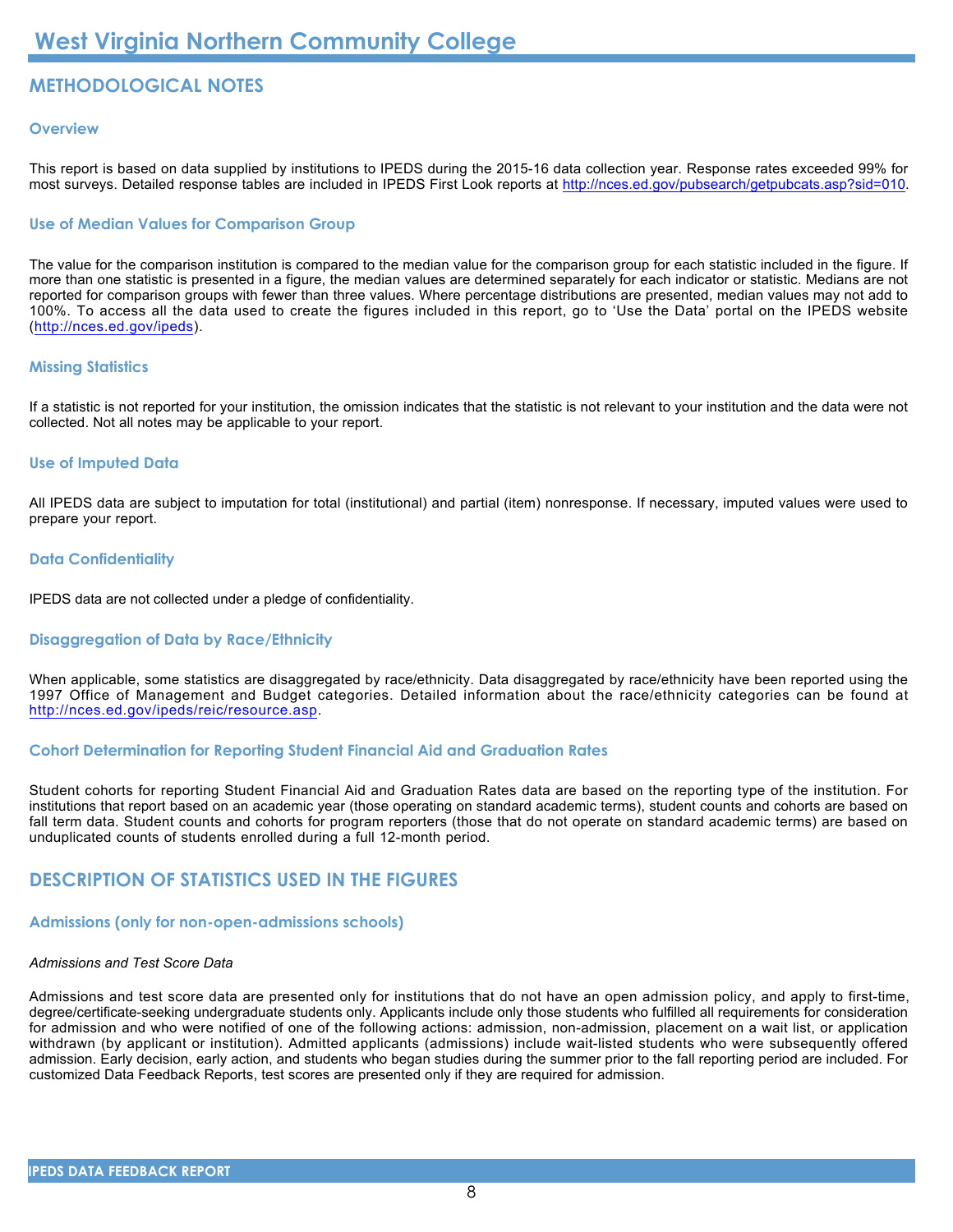## **Student Enrollment**

## *FTE Enrollment*

The full-time equivalent (FTE) enrollment used in this report is the sum of the institution's FTE undergraduate enrollment and FTE graduate enrollment (as calculated from or reported on the 12-month Enrollment component). Undergraduate and graduate FTE are estimated using 12 -month instructional activity (credit and/or contact hours). See "Calculation of FTE Students (using instructional activity)" in the IPEDS Glossary at <http://nces.ed.gov/ipeds/glossary/>.

## *Total Entering Undergraduate Students*

Total entering students are students at the undergraduate level, both full- and part-time, new to the institution in the fall term (or the prior summer term who returned in the fall). This includes all first-time undergraduate students, students transferring into the institution at the undergraduate level, and non-degree/certificate-seeking undergraduates entering in the fall. Only degree-granting, academic year reporting institutions provide total entering student data.

## **Charges and Net Price**

## *Average Institutional Net Price*

Average net price is calculated for full-time, first-time degree/certificate-seeking undergraduates who were awarded grant or scholarship aid from the federal government, state/local government, or the institution anytime during the full aid year. For public institutions, this includes only students who paid the in-state or in-district tuition rate. Other sources of grant aid are excluded. Average net price is generated by subtracting the average amount of federal, state/local government, and institutional grant and scholarship aid from the total cost of attendance. Total cost of attendance is the sum of published tuition and required fees, books and supplies, and the average room and board and other expenses.

For the purpose of the IPEDS reporting, aid awarded refers to financial aid that was awarded to, and accepted by, a student. This amount may differ from the aid amount that is disbursed to a student.

## **Retention and Graduation Rates**

## *Graduation Rates and Transfer-out Rate*

Graduation rates are those developed to satisfy the requirements of the Student Right-to-Know Act and Higher Education Act, as amended, and are defined as the total number of individuals from a given cohort of full-time, first-time degree/certificate-seeking undergraduates who completed a degree or certificate within a given percent of normal time to complete all requirements of the degree or certificate program before the ending status date of August 31, 2014; divided by the total number of students in the cohort of full-time, first-time degree/certificateseeking undergraduates minus any allowable exclusions. Institutions are permitted to exclude from the cohort students who died or were totally and permanently disabled; those who left school to serve in the armed forces or were called up to active duty; those who left to serve with a foreign aid service of the federal government, such as the Peace Corps; and those who left to serve on an official church mission.

Transfer-out rate is the total number of students from the cohort who are known to have transferred out of the reporting institution (without earning a degree/award) and subsequently re-enrolled at another institution within the same time period; divided by the same adjusted cohort (initial cohort minus allowable exclusions) as described above. Only institutions with a mission that includes providing substantial preparation for students to enroll in another eligible institution are required to report transfers out.

## *Retention Rates*

Retention rates are measures at which students persist in their educational program at an institution, expressed as a percentage. For fouryear institutions, this is the percentage of first-time bachelors (or equivalent) degree-seeking undergraduates from the previous fall who are again enrolled in the current fall. For all other institutions this is the percentage of first-time degree/certificate-seeking students from the previous fall who either re-enrolled or successfully completed their program by the current fall. The full-time retention rate is calculated using the percentage of full-time, first-time degree/certificate-seeking undergraduates, while the part-time rate is calculated using the percentage of part-time, first-time degree/certificate-seeking undergraduates.

## **Finance**

### *Core Revenues*

Core revenues for public institutions reporting under GASB standards include tuition and fees; state and local appropriations; government grants and contracts; private gifts, grants, and contracts; sales and services of educational activities; investment income; other operating and